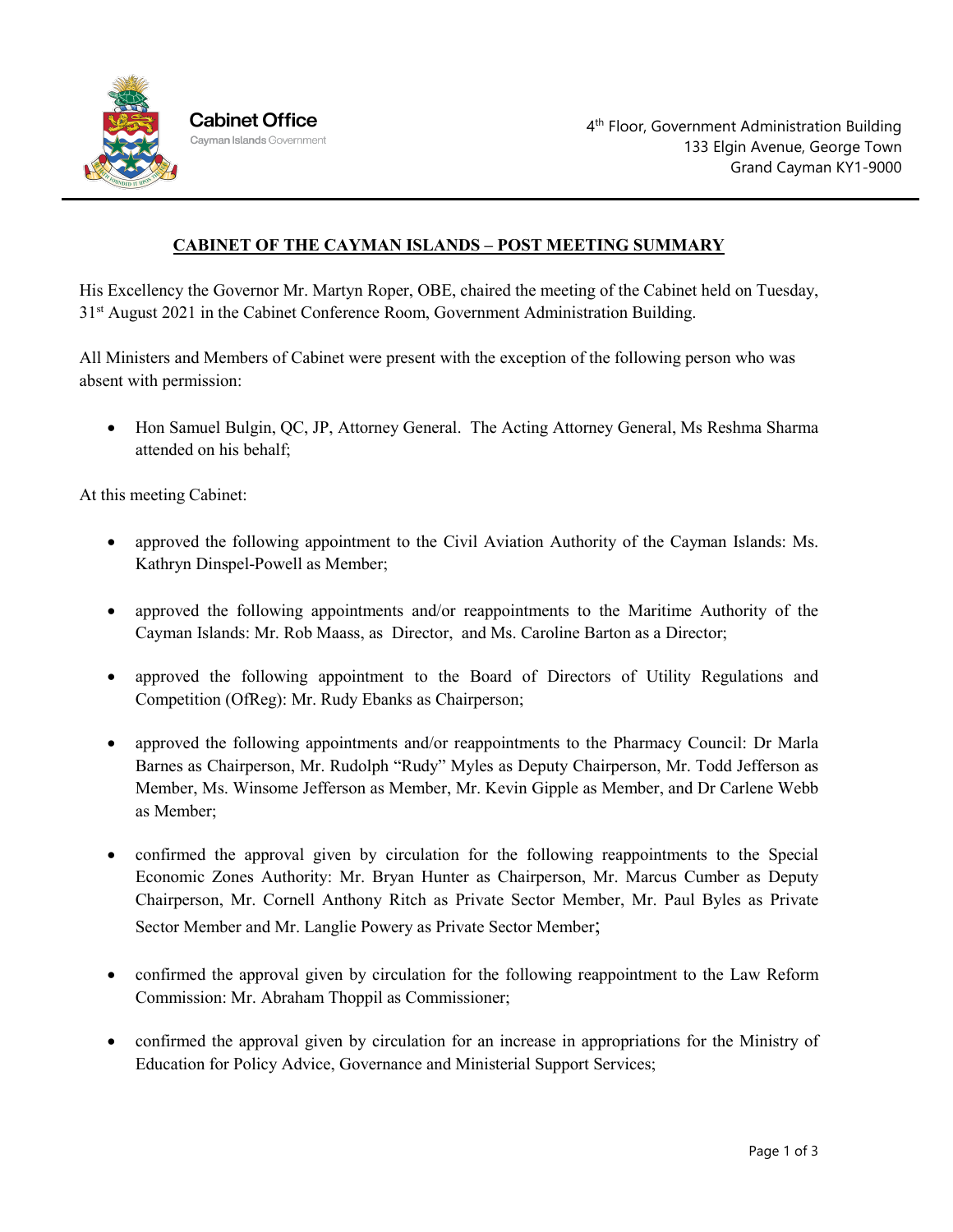- confirmed the approval given by circulation for an increase in appropriations for the Ministry of Education for Other Educational and Training Assistance;
- confirmed the approval given by circulation for an increase in appropriations for the Ministry of Finance & Economic Development for Supplies and Other Items to Combat COVID-19;
- confirmed the approval given by circulation for the creation of two new allocations and an increase in appropriations for the Ministry of Planning, Agriculture, Housing & Infrastructure for Assistance to Farmers - Tropical Storm Grace, Cleanup, Repairs to and Enhancement of Infrastructure - Tropical Storm Grace, and Management of Public Recreational Facilities and Cemeteries;
- confirmed the approval given by circulation for an increase in appropriation for the Ministry of Health and Wellness for the purchase of operational equipment for the Department of Environmental Health;
- confirmed the approval given by circulation for an increase in appropriation for the Ministry of Health and Wellness for Other Health and Cultural Programme Assistance;
- confirmed the approval given by circulation for the purchase of land Block 107A Parcel 32 in Cayman Brac for the purpose of constructing a new High School, expanding the sporting facilities and providing safe (high and dry) land for future Cayman Islands Government emergency services;
- approved the issuance of drafting instructions to commence an exploratory draft for a single Act for Beneficial Ownership Transparency;
- approved increases in appropriations for the Parliament for Administrative & Advisory Support to Members of the Parliament and Constituency Allowance;
- approved an increase in appropriations for the Ministry of Education for an increase of the scholarship award for local 'A' level studies to meet the increased 'A' level tuition at private school providers;
- approved an increase in appropriations for the Ministry of Education to meet the increased demand for scholarships and support the decision to prepay a percentage of scholarships for the spring 2022 semester;
- approved an increase in appropriations for the Ministry of Education to provide free school meals to public primary and Lighthouse School students for the 2021 Fall Semester;
- approved an increase in appropriations for the Ministry of Education to reinstate funding to all registered Private Schools in the Cayman Islands for 2021;
- approved an increase in appropriations for the Ministry of Education for the standard scholarship award for overseas postgraduate studies (Masters or PhDs);